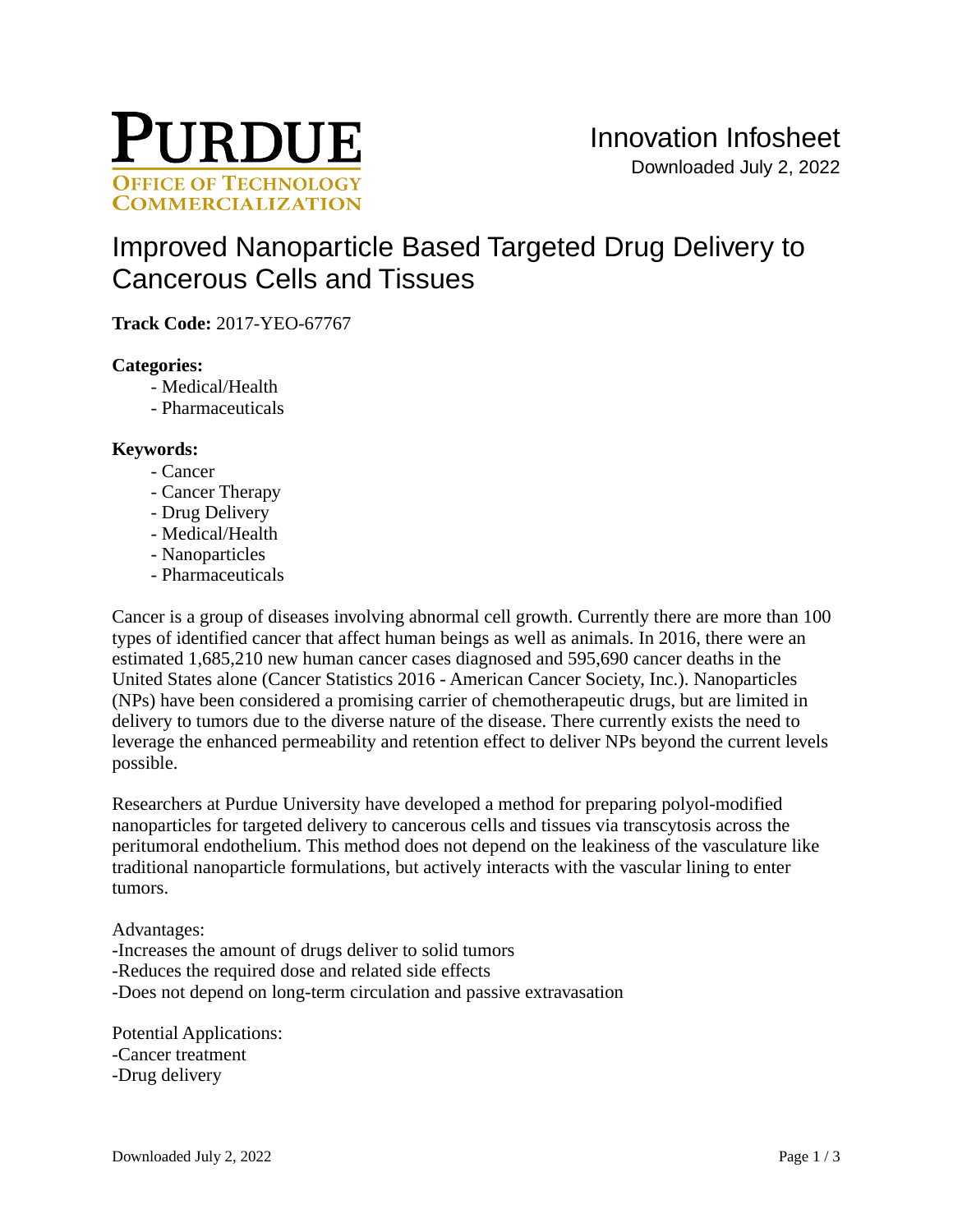Related Publication: Quinic Acid-Conjugated Nanoparticles Enhance Drug Delivery to Solid Tumors via Interactions with Endothelial Selectins Small 14 (50), 1803601 DOI: <https://onlinelibrary.wiley.com/doi/full/10.1002/smll.201803601>

## **People:**

- Yeo, Yoon (Project leader) - Xu, Jun

# **Intellectual Property:**

**Application Date:** May 8, 2018 **Type:** NATL-Patent **Country of Filing:** India **Patent Number:** 398404 **Issue Date:** June 2, 2022

**Application Date:** May 8, 2018 **Type:** NATL-Patent **Country of Filing:** Canada **Patent Number:** 3,062,624 **Issue Date:** March 29, 2022

**Application Date:** November 8, 2019 **Type:** NATL-Patent **Country of Filing:** United States **Patent Number:** 11,154,514 **Issue Date: October 26, 2021** 

**Application Date:** January 8, 2020 **Type:** NATL-Patent **Country of Filing:** China Patent Number: (None) **Issue Date:** (None)

**Application Date:** December 8, 2019 **Type:** NATL-Patent **Country of Filing:** Europe **Patent Number:** (None) **Issue Date:** (None)

**Application Date:** May 8, 2018 **Type:** PCT-Patent **Country of Filing:** WO **Patent Number:** (None) **Issue Date:** (None)